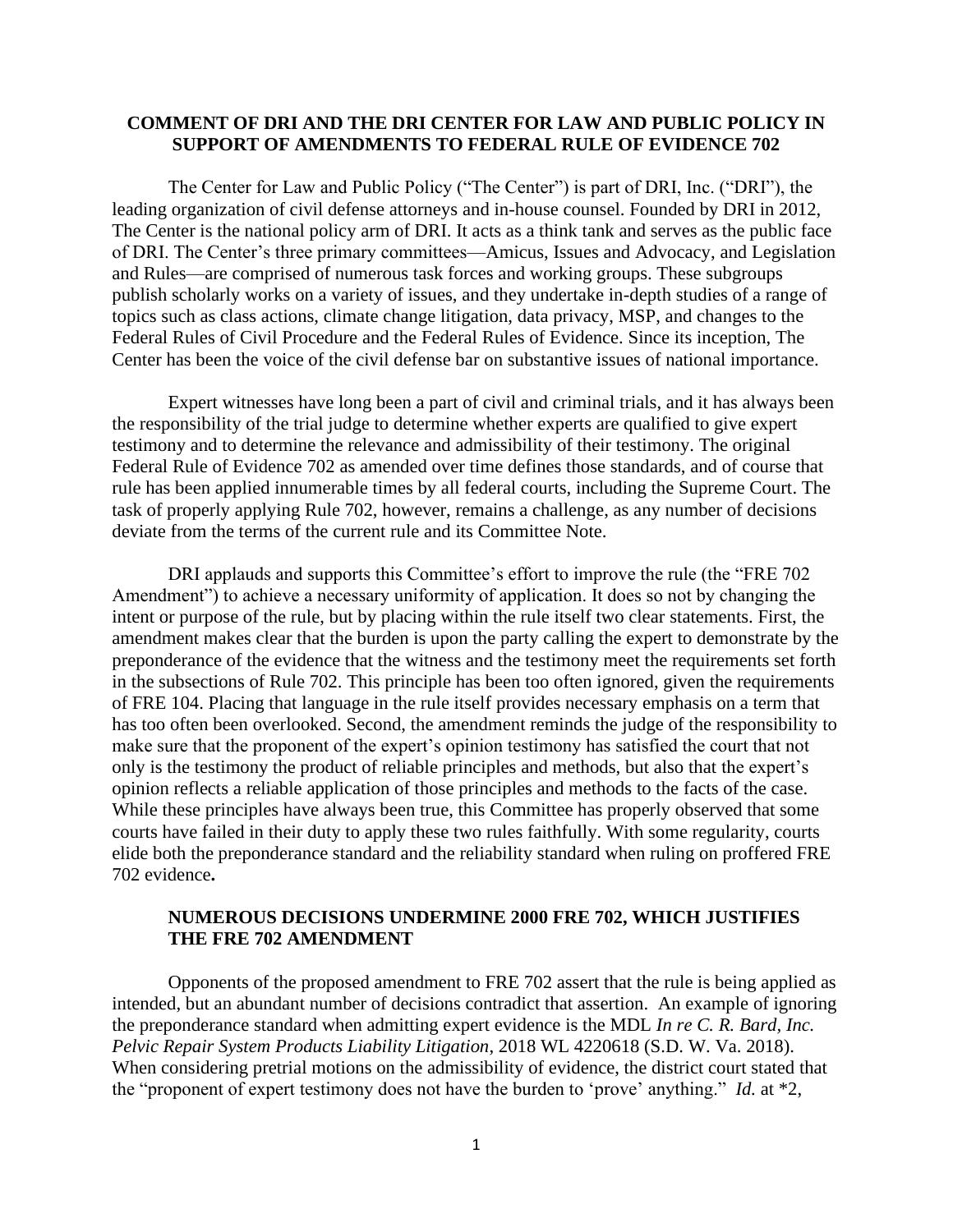*quoting Md. Cas. Com v. Therm-O-Disc, Inc.*, 137 F.3d 780, 783 (4th Cir. 1998). In addition to the pre-2000 FRE 702<sup>1</sup> *Therm-O-Disc* case, the district court also cited another case from that era for the proposition that admissibility considers the principles and methodology of the expert, but not "the conclusions reached." *Id.*, *quoting Westberry v. Gislaved Gummi AB*, 178 F.3 257, 261 (4th Cir. 1998).

Prior to 2000 FRE 702, *Therm-O-Disc* rejected the argument that "*Daubert* requires the party proffering the expert testimony to meet its [FRE] 104(a) burden by a preponderance of evidence." *Therm-O-Disc, Inc.*, 137 F.3d at 782–83, n. 9; *but see Daubert v. Merrell Dow Pharmaceuticals, Inc.*, 509 A.S. 579, 592, n. 10 (1993) (imposing preponderance standard on FRE 702). The 2000 FRE 702 amendment spoke directly to and countered that appellate court's analysis. The Committee Note for 2000 FRE 702 states, in direct contradiction of *Therm-O-Disc*, "the admissibility of all expert testimony is governed by the principles of Rule 104(a). Under that Rule, the proponent has the burden of establishing that the pertinent admissibility requirements are met by a preponderance of the evidence. *See Bourjaily v. United States*, 483 U.S. 171  $(1987)$ ."

Another example is *Bluetooth SIG, Inc.*, 468 F. Supp. 1342 (W.D. Wash. 2020). *Bluetooth* confuses the factual sufficiency of an expert's opinion with the credibility of that opinion, saying that the "factual basis of an expert opinion goes to the credibility of the testimony, not the admissibility, and it is up to the opposing party to examine the factual basis for the opinion on cross-examination." *Id.* at 1349, *quoting In re Toyota Motor Corp Unintended Acceleration Mktg., Sales Practices, & Prod. Liab. Litig.*, 978 F. Supp.2d 1053, 1069 (C.D. Cal. 2013). The antecedent citations in *Toyota* lead back to a decision superseded by the 2000 FRE 702 Amendment. *See Hose v. Chicago Northwestern Transp. Co.*, 70 F.3d 968, 974 (8th Cir.1995). *Hose* states, "the factual basis of an expert opinion goes to the credibility of the testimony, not the admissibility, and it is up to the opposing party to examine the factual basis for the opinion in cross-examination. Only if the expert's opinion is so fundamentally unsupported that it can offer no assistance to the jury must such testimony be excluded." *Id.* In that iteration of pre-2000 FRE 702 decisions that passed down to *Bluetooth* in 2020, the proponent does not have to show that more likely than not that facts undergird an expert opinion. Instead, the opponent of that evidence has to convince the judge or jury that facts do not support the opinion. *Bresler v. Wilmington Trust*, 855 F.3d 178 (4th Cir. 2017) makes a similar misstatement of 2000 FRE 702, saying, "questions regarding the factual underpinnings of the expert witness' opinion affect the weight and credibility of the witness' assessment, not its admissibility." *Id.* at 195 (cleaned up).

*Johnson v. Mead Johnson & Co.*, 754 F.3d 557 (8th Cir. 2014), illustrates the profound power of ignoring the preponderance standard articulated in the FRE 702 Amendment. The trial court had excluded certain expert opinions, **after reciting 2000 FRE 702 and applying Eighth** 

<sup>&</sup>lt;sup>1</sup> The amendments of FRE 702 in 2000 and 2011 are collectively referred to as "2000 FRE 702." In 2011 the language of Rule 702 was amended "as part of the restyling of the Evidence Rules to make them more easily understood and to make style and terminology consistent throughout the rules. These changes are intended to be stylistic only." Committee Note on Rules – 2011 Amendment, FRE 702.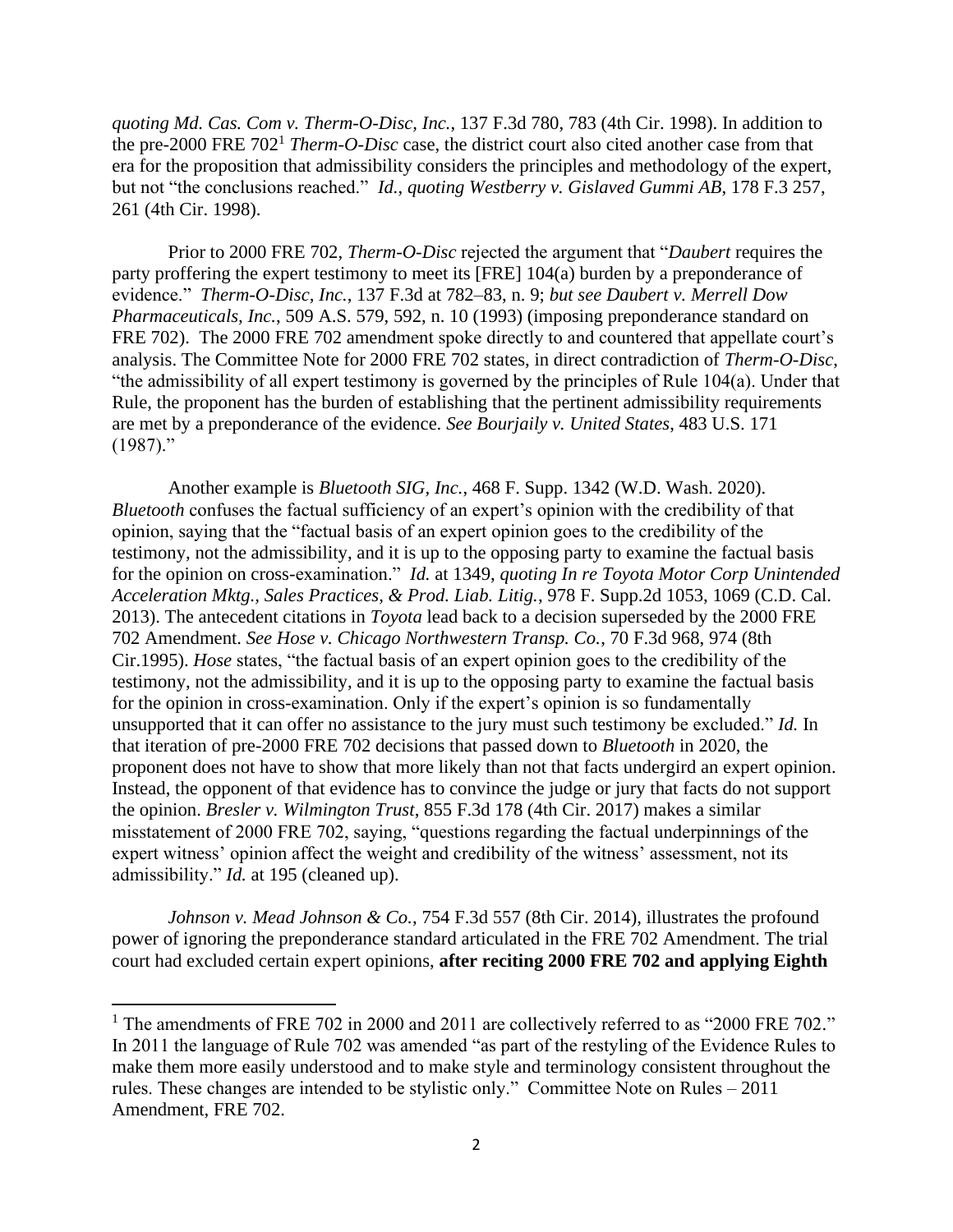**Circuit precedent employing the preponderance standard to admit expert opinion evidence**. *Johnson v. Mead Johnson & Co.*, 2013 WL 716816 (D. Minn. 2013). The district court noted Eighth Circuit precedent resolving doubts in favor of admissibility and the utility of crossexamination for discerning the truth, *id.* at \*3, but it also noted the precedent that, "[t]he proponent of the proffered expert testimony must show by the preponderance of the evidence that the expert is qualified and the expert's proffered opinion is reliable." *Id.*, *citing Khoury v. Philips Med. Sys.*, 614 F.3d 888, 892 (8th Cir.2010). The trial court meticulously considered the probability that the proffered evidence fulfilled the requirements of 2000 FRE 702. *Id.* at \*4–\*8. That effort included reference to the preponderance admissibility standard. *Id.* at 7. After excluding plaintiff's causation experts because the burden of establishing admissibility was not fulfilled, summary judgment was granted to the defendant.

On appeal the exclusion of the evidence was reversed. *Johnson*, 754 F.3d 557. In articulating the standard for reviewing the admission of expert opinions, the appellate court cited its prior ruling in *Polski v. Quigley Corp.*, 5387 F.3d 836, 839 (8th Cir. 2008). *Polski* states that the proponent of expert evidence bears the burden of establishing admissibility by a preponderance. *Id.* at 841 (*citing Marmo v. Tyson Fresh Meats, Inc.*, 457 F.3d 748, 757–58 (8th Cir. 2006, *citing Daubert*, 509 U.S. at 580 (sic)). The *Johnson* appellate court neglected its own *Khoury* decision cited by the district court, which says the same thing. Without any regard for the preponderance standard in its own precedents, and without finding that the proponent had fulfilled the preponderance requirement, the appellate court reversed the exclusion of the experts. That decision occurred 14 years after the adoption of 2000 FRE 702, and more than 20 years after *Daubert* invoked the preponderance standard with specific reference to FRE 702.

Likewise, the Ninth Circuit reversed a trial court without ever considering the probability of admissibility of the contested evidence, in *City of Pomona v. SQM North Am. Corp.*, 750 F.3d 1036 (9th Cir. 2014). The appellate court ruled that the trial court abused its discretion when finding an inadequate methodology, testing of the opinion, and the adequacy of the data. *Id.* at 1044–49. The appellate court, however, never considered whether the proponent of the evidence had established by a preponderance that the expert evidence was admissible, as intended by 2000 FRE 702.

Opponents of amending FRE 702 also err if they mean to say that courts are routinely requiring that expert evidence reliably apply the expert's principles and methods to the facts of the case. *C. R. Bard, supra,* also exemplifies cases that rely on superseded law pre-dating 2000 FRE 702, when it focused on the reliability of the expert's principles and methodology, to the exclusion of the reliability of "the conclusions reached." *Id*., quoting *Westberry*, 178 F.3 at 261. The Committee Note for 2000 FRE 702 addressed the very reason that FRE 702(d) was added to the rule: "[t]he amendment specifically provides that the trial court must scrutinize not only the principles and methods used by the expert, but also whether those principles and methods have been properly applied to the facts of the case. As the court noted in *In re Paoli R.R. Yard PCB Litig.*, 35 F.3d 717, 745 (3d Cir. 1994), '*any* step that renders the analysis unreliable . . . *renders the expert's testimony inadmissible. This is true whether the step completely changes a reliable methodology or merely misapplies that methodology.'*" (Emph. in *In re Paoli*).

*The Procter & Gamble Co. v. Haugen*, 2007 WL 709298 (D. Utah, N.D. 2007), follows the same pattern of ignoring 2000 FRE 702. That decision quoted a Tenth Circuit decision for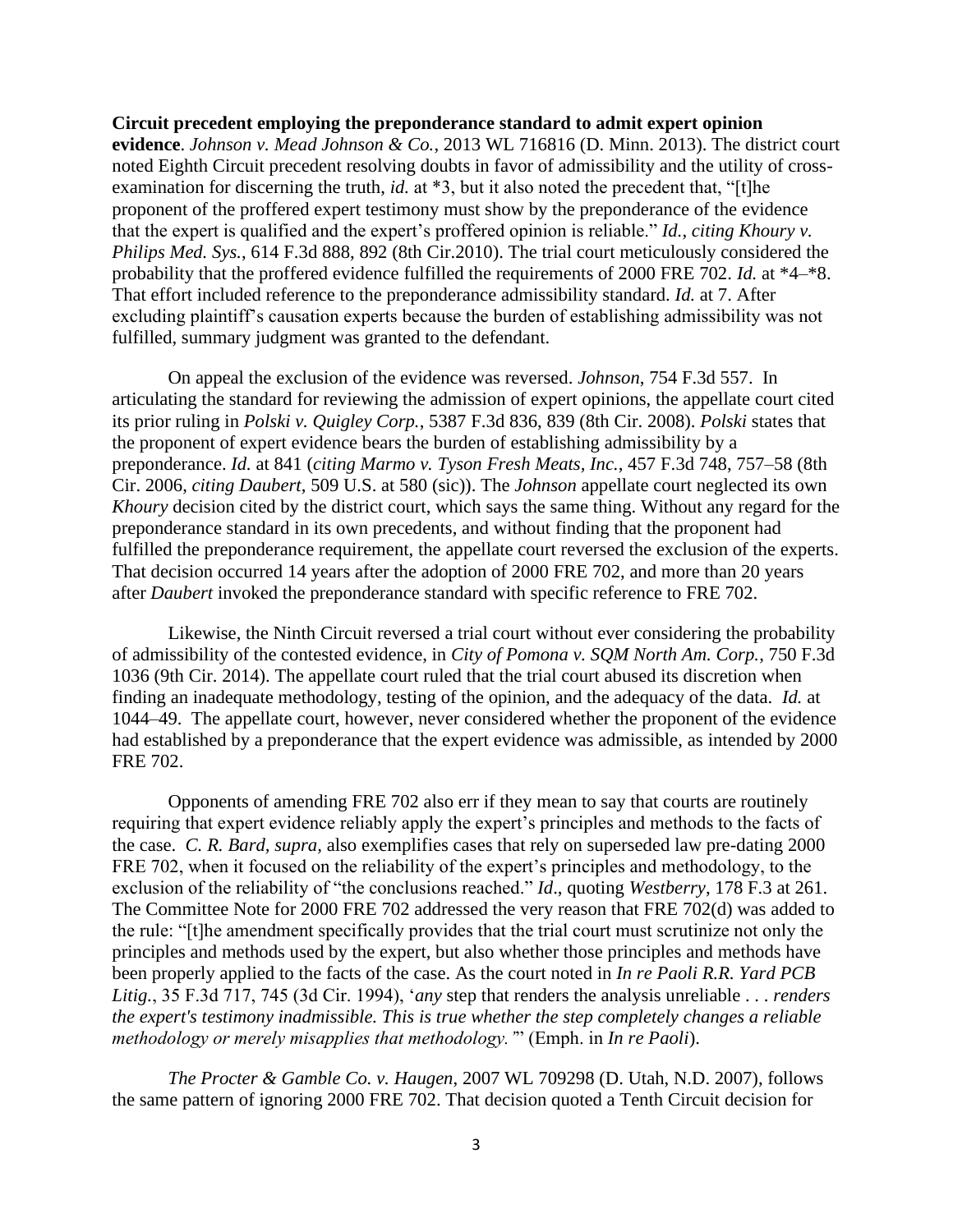the framework of judging expert opinion testimony. *Id.* at \*1, *quoting United States v. Rodriguez-Felix*, 450 F.3d 1117, 1122–23 (10th Cir. 2006). *Rodriguez-Felix* quotes—six years after the effective date of 2000 FRE 702—the 1975 version of FRE 702 to determine the legal standard and gatekeeping role! *Id.* at 1122–23. The appellate court recites precedent prior to 2000 FRE 702 to limit the judicial gatekeeping role, ignoring the Committee Note for 2000 FRE 702 concerning the preponderance of the evidence of standard for determining admissibility.

*Oshana v. The Coca-Cola Co.*, 2005 WL 1661999 (N.D. Ill. 2005), is in the same vein. Its analysis of Rule 702 is limited to citations to the 1993 *Daubert* decision, in spite of 2000 FRE 702. This results in the district court citing *Daubert* when saying that cross-examination is *the* tool for addressing challenges to an expert's application of reliable methodology, 2005 WL 1661999 at \*4, even though 2000 FRE 702(d) instructs the court to condition admission of expert evidence on the expert's reliable application of acceptable principles and methods to the facts of the case. The cross-examination dodge concerning reliable application of principles and methodology was also employed in *United States v. Adam Bros. Farming, Inc.*, 2005 WL 5957827, \*5, \*6 (C.D. Cal. 2005). That case also only cites to *Daubert* as precedent, without recognition of the terms of 2000 FRE 702(d).

The proposed the FRE 702 Amendment places these important requirements governing experts and their testimony in the rule itself, demonstrating their importance when deciding whether the expert is qualified and whether the testimony is admissible. Placing this language in the rule, illuminated by the Committee Note, emphasizes how to apply this rule properly. Two decades of experience illustrate the wisdom of writing into FRE 702 what the Committee Note said in 2000.

## **ADDITIONAL AMENDMENTS ARE WARRANTED**

Several amendments to the FRE 702 Amendment would improve those proposals. A prior draft of the FRE 702 Amendment provided that, "A witness who is qualified as an expert by knowledge, skill, experience, training, or education may testify in the form of an opinion or otherwise if *the court finds* the proponent has demonstrated by a preponderance of the evidence that. . . ." It should be plain that the Rules of Evidence are applied by the court to determine admissibility, but the history subsequent to 2000 FRE 702 is of many courts failing to do what that Rule and accompanying Committee Note states. So many decisions have confused the roles of judge and jury regarding FRE 702 that the text of the Rule should plainly state that the court has an obligation to determine whether a preponderance of evidence supports admission.

Lawyers for Civil Justice has soundly proposed an amendment to the Note for the FRE 702 Amendment, to address the many decisions that incorrectly have favored admission of expert evidence without fidelity to 2000 FRE 702. The current draft says, "Unfortunately, some courts have required the expert's testimony to 'appreciably help' the trier of fact. Applying a higher standard than helpfulness to otherwise reliable expert testimony is unnecessarily strict." The proposed Note should go on to say, "Rule 702 favors neither admission nor exclusion of evidence, but rather states the process for determining admissibility. Prior decisions that stated either a heightened burden of admissibility or a presumption in favor of admissibility are not consistent with Rule 702."